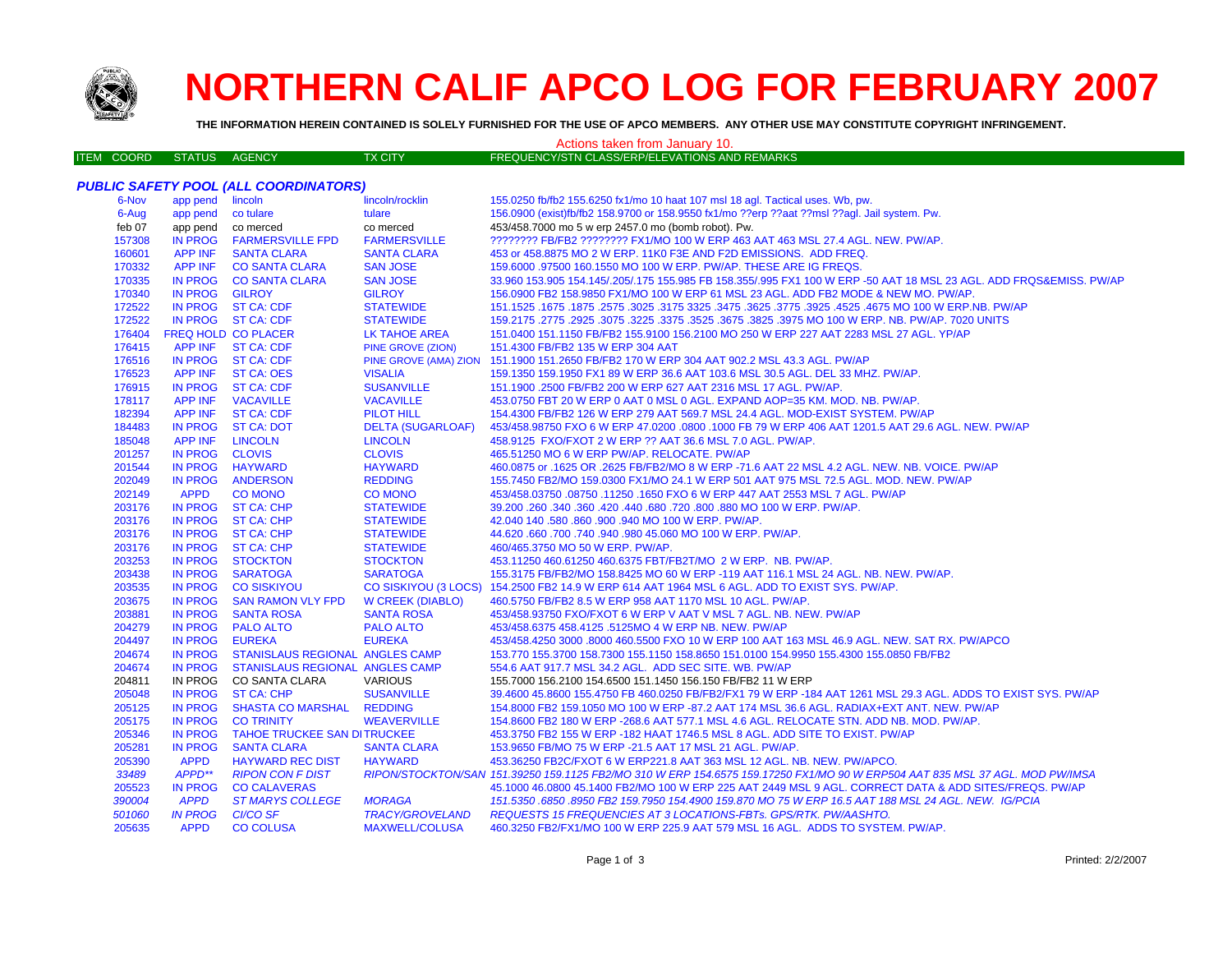| Actions taken from January 10. |               |                                    |                          |                                                                                                                   |
|--------------------------------|---------------|------------------------------------|--------------------------|-------------------------------------------------------------------------------------------------------------------|
| <b>ITEM</b><br><b>COORD</b>    | STATUS AGENCY |                                    | <b>TX CITY</b>           | FREQUENCY/STN CLASS/ERP/ELEVATIONS AND REMARKS                                                                    |
| 205560                         |               | APPD(CPRA) ATASCADERO              | <b>ATASCADERO</b>        | 453,5250 FB2/FX1/MO 100 W ERP 236.3 AAT 551.4 MSL 24.4 AGL. ADD TO EXIST SYS. PW/AP                               |
| 34408                          |               | <b>COND APPD PETALUMA VLY HOSP</b> | <b>PETALUMA</b>          | 453.6750 FB2/FX1/MO MED 2 FB/MO 30 W ERP -83.1 AAT 10 MSL 12 AGL. NEW. PW/IMSA.                                   |
| 180714                         | <b>APPD</b>   | <b>VALERO LOGISTIC OPS</b>         | <b>PITTSBURG</b>         | 159,5700,8700,160,1400,173,2750,MO 5 W ERP, IG/EWA.                                                               |
| 205696                         | <b>APPD</b>   | <b>HAYWARD</b>                     | <b>HAYWARD</b>           | 460.16250 FB/FB2/MO 460.08750 FB/FBT/MO 20 W ERP -63 AAT 21 MSL 15 AGL. NEW, NB, PW/AP                            |
| 644194                         | <b>DENIED</b> | S CRU CO SAN DIST                  | <b>CO SANTA CRUZ</b>     | 458.8250 FXO/MO 16 W ERP 12.3 AAT 38 MSL 6 AGL. SCADA SYSTEM. PW/FCCA.                                            |
| 644194                         | <b>APPD</b>   | S CRU CO SAN DIST                  | CO SANTA CRUZ            | 453.06250 FXO/MO 16 W ERP 12.3 AAT 38 MSL 6 AGL. SCADA SYSTEM. PW/FCCA.                                           |
| 74402                          | APPD          | FOSTER CITY                        | FOSTER CITY              | 465.3500 MO 20 W ERP WB. SCADA SYSTEM. PW/FCCA.                                                                   |
| 33229                          | APPD          | REDDING                            | REDDING                  | . DEL 153.770 ADD 159.0150 FX1/MO 120 W ERP -48.8 AAT 220 MSL 18 AGL.  CHNG INPUT FREO. PW/IMSA                   |
| 35517                          | APPD          | CO LAKE                            | LAKEPORT                 | MOVE DISP CNTR & CONSOL LIC. 50 EXISTING FREQS. PW/IMSA.                                                          |
| 205803                         | APPD          | UC:BERKELEY                        | ALBANY                   | 453.08750 FXO/MO 6 W ERP -67 AAT 7 MSL 7 AGL. NB. IRRIGATION SYSTEM, PW/AP.                                       |
| 044194A                        | APPD          |                                    |                          | SANTA CRUZ CO SAN D WATSONVILLE/BCRK.S 458.3750 FXO/MO 16 W ERP 12.3 AAT 38 MSL 6 AGL. SCADA SYSTEM. NEW. PW/FCCA |
| 500048                         | <b>DENIED</b> | SANGER                             | SANGER                   | 458.13750 .93750 MO 2 W ERP. NB. IRRIGATION SYSTEMS. PW/AASHTO.                                                   |
| 205824                         | APPD          | SAN RAMON                          | SAN RAMON                | 453/458.98750 FXO/FXOT -39.7 AAT 200.6 MSL 6 AGL. 2 SITES. IRRIGATION SYSTEM. PW/APCO                             |
| 205848                         | APPD          | SAN RAMON                          | SAN RAMON                | 453/458.96250 FXO/FXOT 41.2 AAT 264.4 MSL 6 AGL. 3 SITES. IRRIGATION SYSTEM. PW/APCO                              |
| 205835                         | APPD          | ST CA: P&R                         | WIEMAR                   | 458.5000 465.2500 FXO 133.6 AAT 396 W ERP @012 475.5 MSL 39.6 AGL. MOD. PW/APCO.                                  |
| 205836                         | IN PROG       | <b>JACKSON</b>                     | <b>JACKSON &amp; VIC</b> | 453/458.1500 FXO 145.9 AAT 20 W ERP 504 MSL 17 AGL. VOTING RCVRS (2). PW/APCO.                                    |
| 500071                         | APPD          | MADERA                             | MADERA                   | 453.4000 FB2/MO 60 W ERP 36 AAT 90 MSL 28 AGL. RESTORAL. PW/AASHTO                                                |
| 205858                         | APPD          | ST CA: CHP                         | AUBURN                   | 159,0300 FX1 60 W ERP 9.4 AAT 460.9 MSL 11.3 AGL. REARRANGE ANTENNAS, PW/AP                                       |
| 500056                         | IN PROG       | CORDOVA R&P DIST                   | RANCHO CORDOVA           | 453/458.6500 MO 2 W ERP. NB. IRRIGATION SYSTEM. PW/AASHTO                                                         |
| 205885                         | APPD          | ST CA: CHP                         | COLUMBIA/DARDENELLE      | 460.3000 72.760 FXO 111 W ERP 125.6 AAT 2267 MSL 29 AGL. 3 SITES. PW/AP.                                          |
| 205888                         | APPD          | SANTA CRUZ                         | SANTA CRUZ               | 154.1000 FB2 (EXISTS AS FB) 158.7900 MO 125 W ERP ?? AAT 95 MSL 15 AGL. MOD. PW/AP                                |
| 205889                         | APPD          | ST CA: OES                         | BERKELEY                 | 153.7550 FB 154.9800 FX1 100 W ERP 122.2 AAT 243.8 MSL 12.2 AGL. CORRECTS COORDS. PW/AP                           |
| 36427                          | IN PROG       | SAN JOSE                           | SAN JOSE                 | 153,9800 FB/FB2 155,8200 MO 240 W ERP -65.5 AAT 61 MSL 44 AGL. ADD TO EXIST SYS. PW/IMSA.                         |
|                                |               |                                    |                          |                                                                                                                   |

### *470-512 MHz POOL*

| 202214 | IN PROG     | <b>CO MARIN</b>         | <b>BODEGA</b>                | 483,9500 .3750 484,8750 490,8000 488,9750 489,3250 .7000 490,1000 .7250                         |
|--------|-------------|-------------------------|------------------------------|-------------------------------------------------------------------------------------------------|
|        |             | <b>CONTINUES</b>        |                              | FB/FB2 200 W ERP 39 AAT 218 MSL 30 AGL. ADD TO EXIST, YP/AP.                                    |
| 202278 | IN PROG     | <b>CO MARIN</b>         | <b>CO MARIN &amp; SONOMA</b> | 483,6525, 1750 485,6250 484,2000 489,8500 FB2/MO 200 W ERP 566 AAT 745 MSL 60.7 AGL, NEW, PW/AP |
| 201279 |             | IN PROG CO CONTRA COSTA | <b>ORINDA</b>                | 482.7250 489.2500 490.0500 FB8/MO 33 W ERP 487 AAT 583 MSL 43 AGL. PW/AP                        |
| 201289 |             | IN PROG CO CONTRA COSTA | <b>MARTINEZ</b>              | 482,5750 483,0000 483,4000 483,7750 FB8/MO8 137 W ERP 239 AAT 273 MSL 36.6 AGL, PW/AP, NEW,     |
| 205722 | <b>APPD</b> | <b>COLMA</b>            | <b>COLMA</b>                 | 490,91250 FB2 80 W ERP -20.6 AAT 37 MSL 3 AGL. ADD SITE TO EXIST SYS. PW/AP.                    |
| 35350  | <b>APPD</b> | HA YWARD                | <b>HAYWARD</b>               | 482.63750 .66250 FB2 164 W ERP 94.3 AAT 369 MSL 15 AGL. ADD SITE TO SYSTEM. PW/IMSA             |

## *800 MHz PUBLIC SAFETY (GP, YP, GF, YF) & Comml Users*

| dec 06 | app pend       | uc: berkeley               | berkeley                 | 867.8750 868.2125 mo 5 w erp. Gp/ap. Add ht channels.                                                                            |
|--------|----------------|----------------------------|--------------------------|----------------------------------------------------------------------------------------------------------------------------------|
| dec 06 | app pend       | uc: davis                  | davis                    | 868.8625 866.1750 mo 5 w erp. Gp/ap. Add ht channels.                                                                            |
| 156156 | <b>APP INF</b> | CHABOT-LOS POSADAS HAYWARD |                          | 222.2222 FB2/MO 65 W ERP 22 AAT 12.1 MSL 10.5 AGL. NEW GP/AP.                                                                    |
| 176408 |                | FREQ HLD ST CA: P&R        | PINE GROVE (ZION)        | 856.7375 858.7625 FB/FB2/FX1/MO 184 W ERP 282.9 AAT 902 MSL 43.3 AGL, ADD 2N CHNL MINOR MODS, GP/AP                              |
| 180044 | <b>APP INF</b> | <b>CO NAPA</b>             | <b>BERRYESSA PK</b>      | 856,96250 FB 280 W ERP 647.2 AAT 932 MSL 6.1 AGL, ADD TO EXIST, GP/AP, MOB DATA,                                                 |
| 181958 | <b>APP INF</b> | <b>OAKLAND</b>             | <b>OAKLAND</b>           | 858.93750 FB2/FX1/MO 105 W ERP -3 AAT 91.4 MSL 18.9 AGL. ADD NEW FREQ. PW/AP                                                     |
| 183985 | <b>PEND</b>    | ST CA: DOT                 |                          | LEE VINING (CONWAY) 859.73750 FB/FB2 860.98750 FB 496 W ERP 98 AAT 2560 MSL 30.5 AGL. MOD. GP/AP.                                |
| 202627 | <b>IN PROG</b> | <b>STOCKTON</b>            | <b>STOCKTON</b>          | 856.23750 859.48750 FB/FB2/MO 75 W ERP 40.3 AAT 5.8 MSL 122 AGL. EXIST. ADD SITE. GP/AP                                          |
| 205647 | <b>IN PROG</b> | <b>ST CA: P&amp;R</b>      | <b>HOLLISTER</b>         | 855.48750 856.93750 FB/FX1 49 W ERP 85.3 AAT 456 MSL 4.6 AGL, ADD TO SYSTEM, GP/AP                                               |
| 205648 | <b>IN PROG</b> | <b>ST CA: DOT</b>          | <b>SHAVER LAKE (FRS)</b> | 856.76250 857.76250 FB/FB2/FX1 90 W ERP 555.3 AAT 2074.8 MSL 25.9 AGL. ADD TO SYS. GP/AP                                         |
| 205707 | <b>APPD</b>    | <b>CO MONTEREY</b>         |                          | CO MONTEREY (HIGH) 856.71250 FB2/MO 100 W ERP 534.5 AAT 1042 MSL 41 AGL. GP/AP. ADD FREQ TO EXIST SYSTEM.                        |
| 205737 | <b>APPD</b>    | <b>ST CA: DOT</b>          |                          | HORNBROOKYREKA/GRANAI 856.7375 857.7627 859.7375 FB/FB2/FX1 238 W ERP 69.8 AAT 1780 MSL 21.3 AGL. ADD SITES TO EXIST SYS. GP/AP. |
| 205738 | <b>APPD</b>    | <b>ST CA: DOT</b>          | <b>CASTELL</b>           | 856.98750 FB/FB2/FX1 378 W ERP -516.9 AAT 581.9 MSL 10.7 AGL. DEL 857.73750. MOD. GP/AP.                                         |
| 205770 | IN PROG        | ST CA: DOT                 | MODESTO                  | 857.76250 FB/FX1 75 W ERP 12.5 AAT 24.4 MSL 9.1 AGL. ADD 2ND SITE CHNG FREQS. GP/AP                                              |
| 61205  | APPD           | LODI UNIFIED SCH DIST      | LODI (BEAR MTN)          | 855.18750 860.68750 FB2/FX1/MO 300 W ERP 523 AAT 834.5 MSL 46 AGL. CHNG SVC CODE TO YJ/IMSA.                                     |
| 205782 | APPD           | ST CA: DOT                 | BRADLEY/COALINGA         | 856.76250 859.98750 FB/FB2/FX1 318 W ERP 534 AAT 1209.1 MSL 21.3 AGL, ADD TO SYSTEM, GP/APCO                                     |
| 205856 | IN PROG        | ST CA: P&R                 | LA HONDA                 | 858.93750 FB/FX1 55 W ERP -182.9 AAT 152 MSL 9 AGL. ADD FREQ TO SYS. GP/AP.                                                      |
|        |                |                            |                          |                                                                                                                                  |

**\*\*\* All "pend app" pre-coordinations will expire 90 days after appearing in the LOG \*\*\*** ALL ELEVATIONS SHOWN ARE IN METERS.